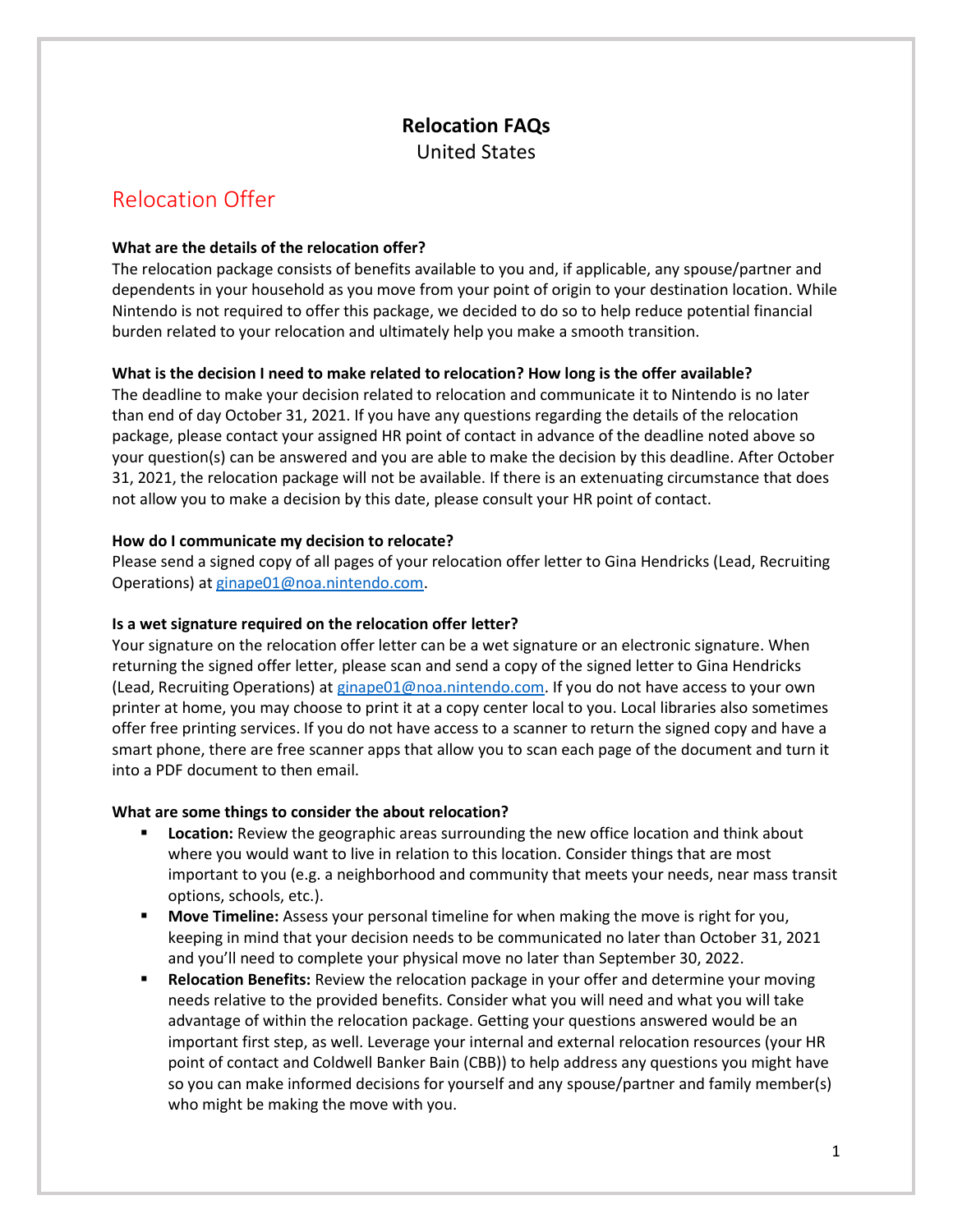▪ **Relocation Informational Sessions:** Attend one of the relocation informational sessions that's offered to better understand the relocation benefits and resources available through CBB and AECC.

## **When are the relocation informational sessions offered?**

If you'd like to learn more about relocation, voluntary informational sessions are available to you on the following dates and times. All sessions are identical in content, so you only need to attend one session to learn more.

## **Monday, September 13, 2021 from 2:00pm – 3:00pm Pacific**

<https://nintendo.zoom.us/j/96582104970?pwd=cTdNZjRUcDBQU0VyNWhPY1h6QUhqQT09> Meeting ID: 965 8210 4970 Passcode: 362659

### **Tuesday, September 14, 2021 from 2:00pm – 3:00pm Pacific**

<https://nintendo.zoom.us/j/95703068985?pwd=bGpJQ1kwcHJWZzBLQ1ZnUjY0VkNpQT09> Meeting ID: 957 0306 8985 Passcode: 674294

### **Thursday, September 16, 2021 from 1:30pm – 2:30pm Pacific**

<https://nintendo.zoom.us/j/99830663943?pwd=MGswQVVHdThLQURmK2FSakxpVWw1dz09> Meeting ID: 998 3066 3943 Passcode: 169187

### **Friday, September 17, 2021 from 10:30am – 11:30am Pacific**

<https://nintendo.zoom.us/j/97304274046?pwd=bVhFUUc1VzAxTTlJQW1DcDUzZ2JuZz09> Meeting ID: 973 0427 4046 Passcode: 499517

### **Where can I find information about cost of living, schools, real estate, etc.?**

If your move is to the Redmond, WA area, you can learn more about the area at: [https://www.cbbdc.com/nintendo.](https://www.cbbdc.com/nintendo)

If your move is not to the Redmond, WA area or you have more specific questions, Coldwell Banker Bain (CBB), Nintendo's relocation partner, can assist you further. Sprout Tours, a partner to CBB, can also share more information about the area, as well, after you accept the relocation package and initiate your relocation planning.

### **What will my relocation package cover?**

Relocation benefits will be provided that help to support your move. In general, those benefits may include things such as: support for moving your household goods (including auto(s) and pet(s)); storing your household goods during any interim living arrangements; coverage for temporary housing before a more permanent residence is secured; home sale and home purchase closing cost assistance (if needed); a rental tour; expense tracking; and some cash benefits to cover reimbursable miscellaneous expenses. For more information, please refer to your individual relocation offer letter for further details and benefits available to you.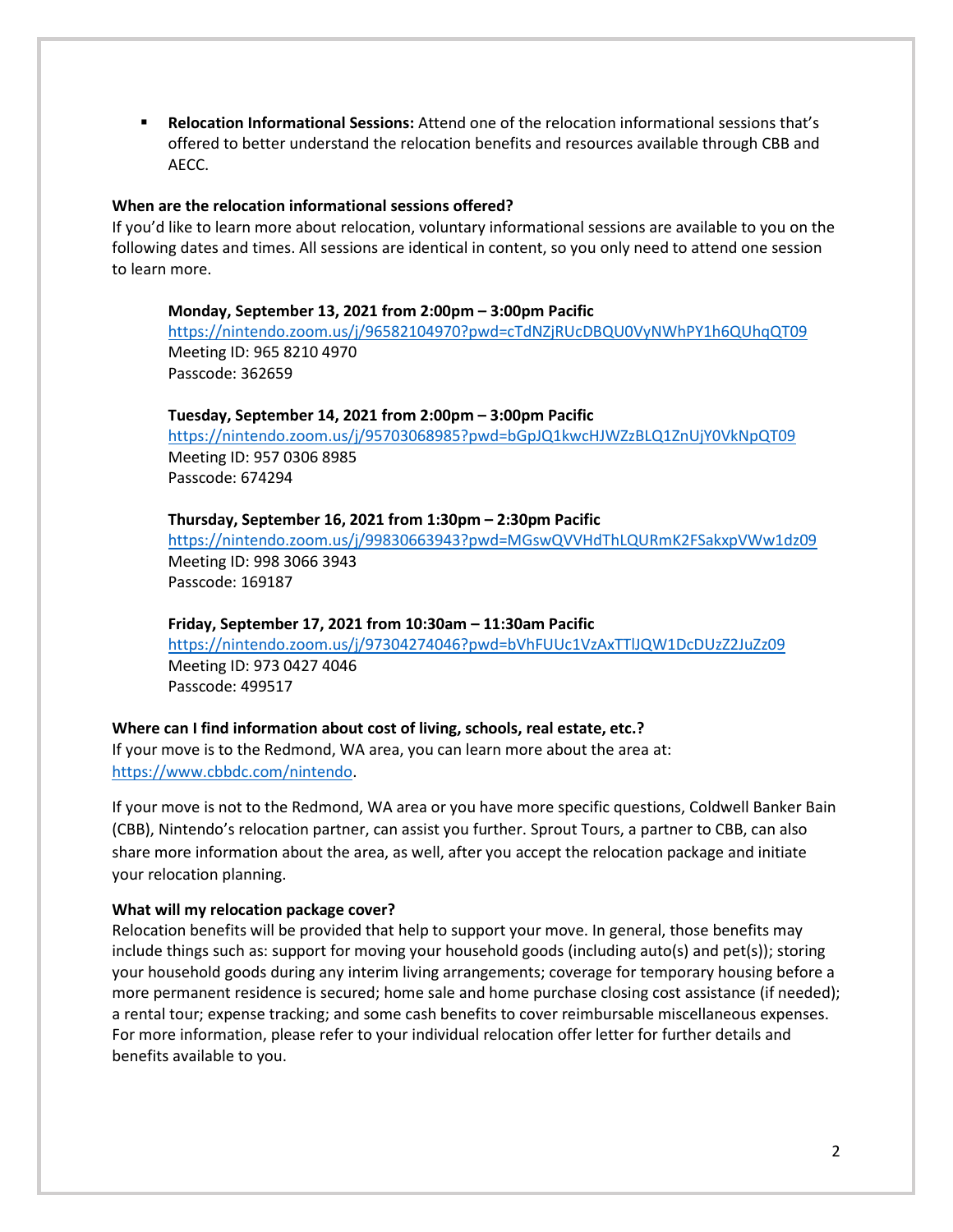### **If I decide to relocate, when do I need to be ready for work in my new location?**

Your move should be completed and you should be physically located in your new location and ready to work no later than September 30, 2022. Each person's work and personal schedule will dictate how soon they can move, but the expectation is that you would be operational out of your new location no later than September 30, 2022.

## **My children are in school until June. Is there any flexibility in my move date?**

While you are being asked to make a decision regarding relocation and submit your signed relocation offer letter to Gina Hendricks [\(ginape01@noa.nintendo.com\)](mailto:ginape01@noa.nintendo.com) no later than October 31, 2021, you will have until September 30, 2022 to complete your relocation. This timeline allows for your move to take place over the Summer of 2022, if needed, and is intended to give employees and their families the flexibility they need to manage their activities and commitments, including school schedules.

## **If I accept the offer of relocation and use some of the benefits offered but then change my mind, do I have to reimburse the company for those funds?**

If you voluntarily resign from Nintendo within two (2) years of the change of address date to Washington (transfer date), you will be required to reimburse Nintendo for your relocation package on a pro-rated basis. If you voluntarily resign from Nintendo before your transfer date, you will be required to reimburse 100% of any monies received under your relocation package. Note: The preview trip you may choose to take to explore the destination location prior to making your decision by October 31, 2021 is not part of the relocation package and, therefore, you would not be required to repay Nintendo for the costs associated with this preview trip should you ultimately choose not to accept the offer of relocation.

## **I'm very busy working. What advice do you have for coordinating my move and finding a new place to live while still working?**

You are allowed to take time during your workday to tend to your relocation responsibilities. You should always communicate your needs to your manager to make sure your work responsibilities are covered. Coldwell Banker Bain (CBB) is also available to support you during this time with relocation questions and logistics. Be sure to explore all options and ask for help when necessary.

## **Will I still be paid regular time if I need to be away from work attending to relocation-related activities?**

Nintendo understands that you may need to be away from work to focus on relocation-related activities from time-to-time throughout the move process and expects you to coordinate these needs with your manager to ensure all bases are covered. You will be paid regular wages for a reasonable amount of time, which should be determined by your leadership team.

## **Once I move, will I be able to apply and be considered for other jobs in other departments?**

You can apply for other jobs at Nintendo at any time. Should you explore any new opportunities with Nintendo, it's always encouraged to have an open conversation, where appropriate, with your manager, the Recruiter aligned to the career opportunity, and/or your HR Business Partner if additional guidance is needed.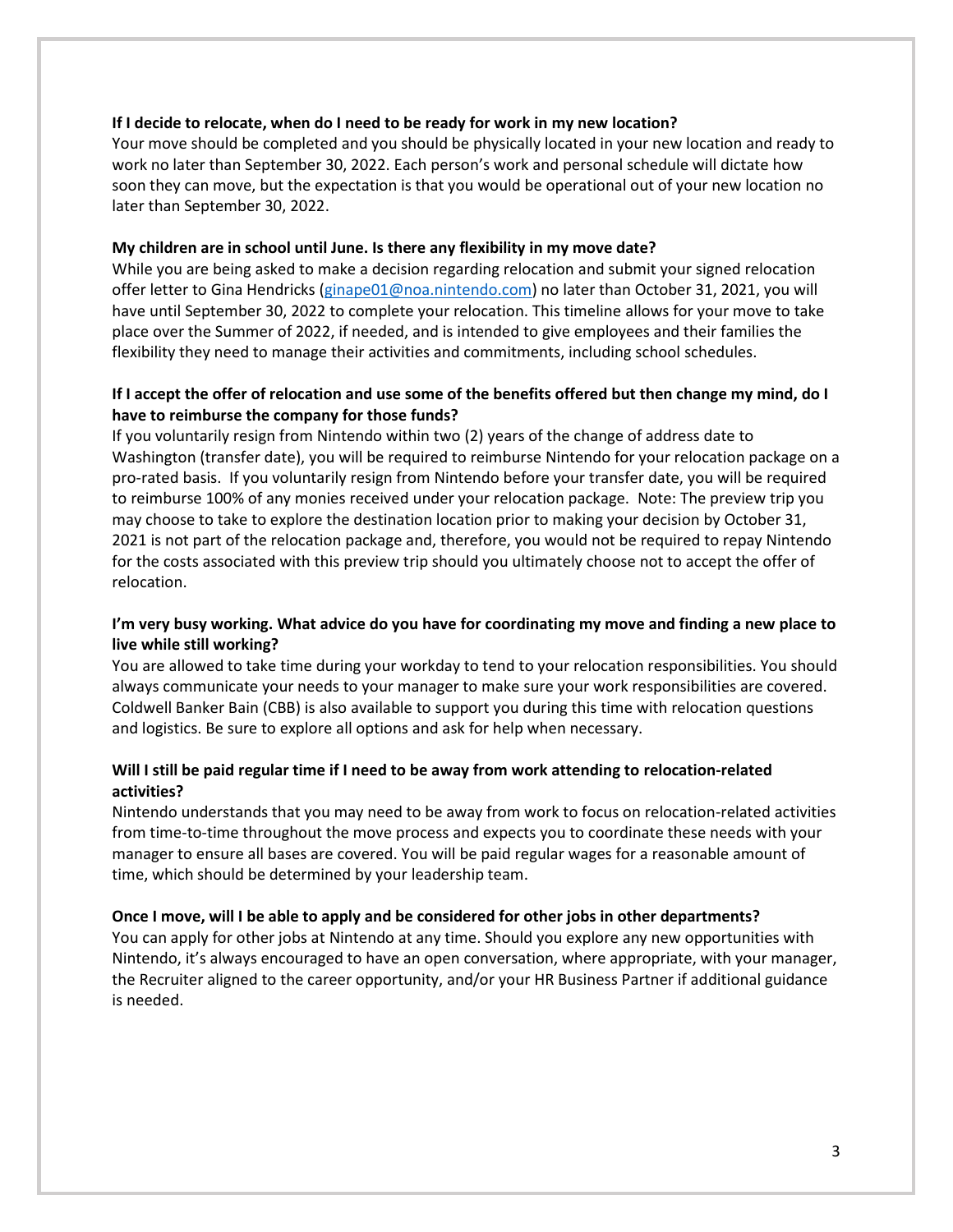# Shipping Household Goods, Pets & Vehicles

#### **Do I pack my own home or does the moving company pack for me?**

At origin, a 'full pack' will be performed, including disassembling any large furniture items so household goods can be moved safely and securely. At destination, a 'partial unpack' will be performed, in which any items disassembled at origin will be reassembled at destination. Boxes will be placed in their designated rooms, but not unpacked. You can call for a pick-up/removal of all moving boxes once they are fully unpacked of your personal belongings.

### **Where do my household goods get stored? Can I access my belongings in storage?**

Your household goods are packed securely to prevent any damage or loss and maintained in a secure, temperature-controlled warehouse when not in transport and during any time in temporary housing. It's recommended that you pack and take with you any personal belongings that you'll need access to while your household goods are shipped and stored, as you will not have access to them until they are delivered to you.

## **I have a specialty collection of items (cars, wine, etc.). Will the shipment of my goods cover this?** Generally speaking, specialty collections and collectibles are not covered as part of your relocation package. If you have specific questions related to your personal belongings, please consult with Coldwell Banker Bain (CBB) regarding what is and isn't covered as part of the household goods shipment.

## Preview Trip, Home Finding Trip & Rental Tour

## **If I take the preview trip to help me determine if I can move and then decide to not accept the offer of relocation, do I need to repay Nintendo for the costs of that trip?**

No. We understand that some employees may need to travel to their destination location before making a decision. If you are unable to commit to the relocation and leave your employment with Nintendo, you are not expected to repay expenses related to the preview trip.

## **Are there any guidelines for who can accompany me under the relocation benefits when I am traveling for relocation-related purposes?**

Your relocation benefits are intended to cover the costs associated with you and any immediate family members relocating with you. With that said, Nintendo will cover the costs associated with travel for you and any family members who reside full-time in the household that will be subject to relocation, in accordance with our travel policy for air, accommodation and meal allowances.

#### **I would like to have a virtual rental tour. Is that possible?**

Yes, as part of the relocation offering, you're covered for up to a full day rental tour experience. This opportunity can be conducted either in-person or virtually. You may partner with Coldwell Banker Bain (CBB) when you initiate your relocation to make your preference known and CBB will do its best to accommodate your needs and preferences through their rental/area tour partner, Sprout Tours.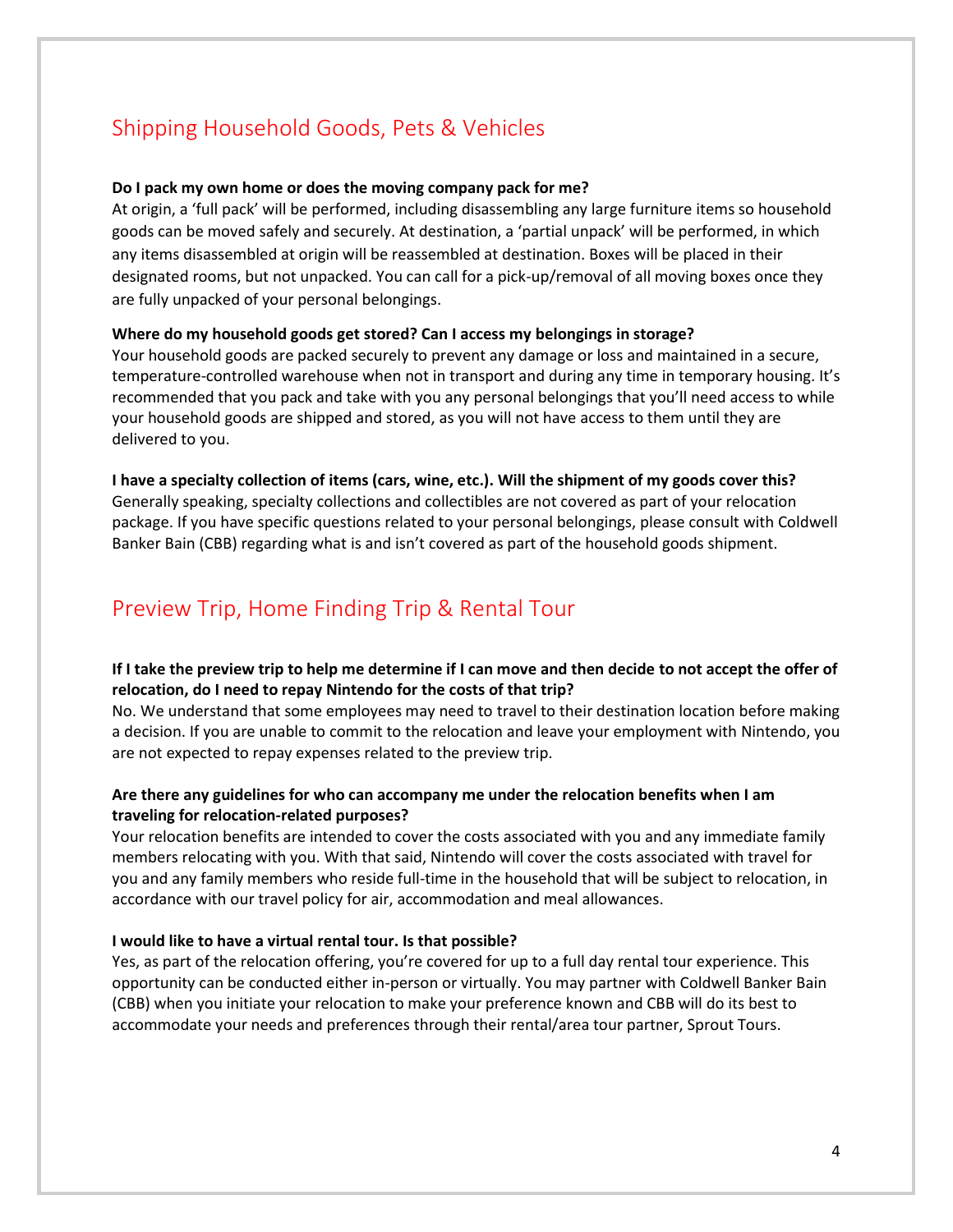# Home Buying & Selling

## **I don't currently have an agent to sell my home at origin or purchase a new home at destination. How do I get connected with support to locate an agent?**

Coldwell Banker Bain (CBB) is glad to connect you with a real estate agent to help you list and sell your home at origin and an agent to help you purchase a home at your destination. CBB can share more about the benefits to you if you should choose to list or purchase with one of CBB's brokers and agents. You can connect with CBB to inquire about this support and the benefits available to you.

### **If I list and sell my home—or when I purchase a new home—am I required to use a CBB agent?**

No. You're not required to work with CBB's network of agents. If you prefer to work with your own agent to sell your home at origin or purchase a home at your destination, you're welcome to do so. That said, if you choose to work with your own agents, you won't be eligible for the home purchase and listing benefits that CBB offers.

## **I currently own my home. What happens if I can't sell it before I move or before the home sale closing cost benefits expire?**

Nintendo is providing you with approximately a year to carefully plan your move and the timing and logistics related to your relocation. With that said, please consult with Coldwell Banker Bain (CBB) as early as possible to plan your move because they can offer advice as to how to coordinate the details of the move and help you consider the various things to think about when intending to sell your home. Of course, the earlier you can plan your move, the better chance you'll have at ensuring you can take full advantage of all provided benefits under the relocation package. Should you encounter challenges in selling your home in a timely manner before the relocation benefits expire, please be sure to let Courtney Nguyen (Sr Manager, Talent Acquisition) and Coldwell Banker Bain (CBB) know well in advance so this can be discussed prior to the expiration of benefits.

## Expenses, Reimbursement & Billing

### **How does the billing of relocation-related activities and services work?**

Depending upon the relocation benefit, a relocation service or need may be direct billed to Nintendo through our partnership with CBB and AECC. In other cases where a direct bill isn't possible and/or where you may have incurred an expense out of pocket, you can submit proof of payment for reimbursement consideration. As the relocation process gets started, please be sure to inquire with CBB what expenses you can anticipate being direct billed to Nintendo and what expenses you will need to be prepared to pay out of pocket for and seek reimbursement. This will help you plan your move carefully and understand what to expect throughout the move process.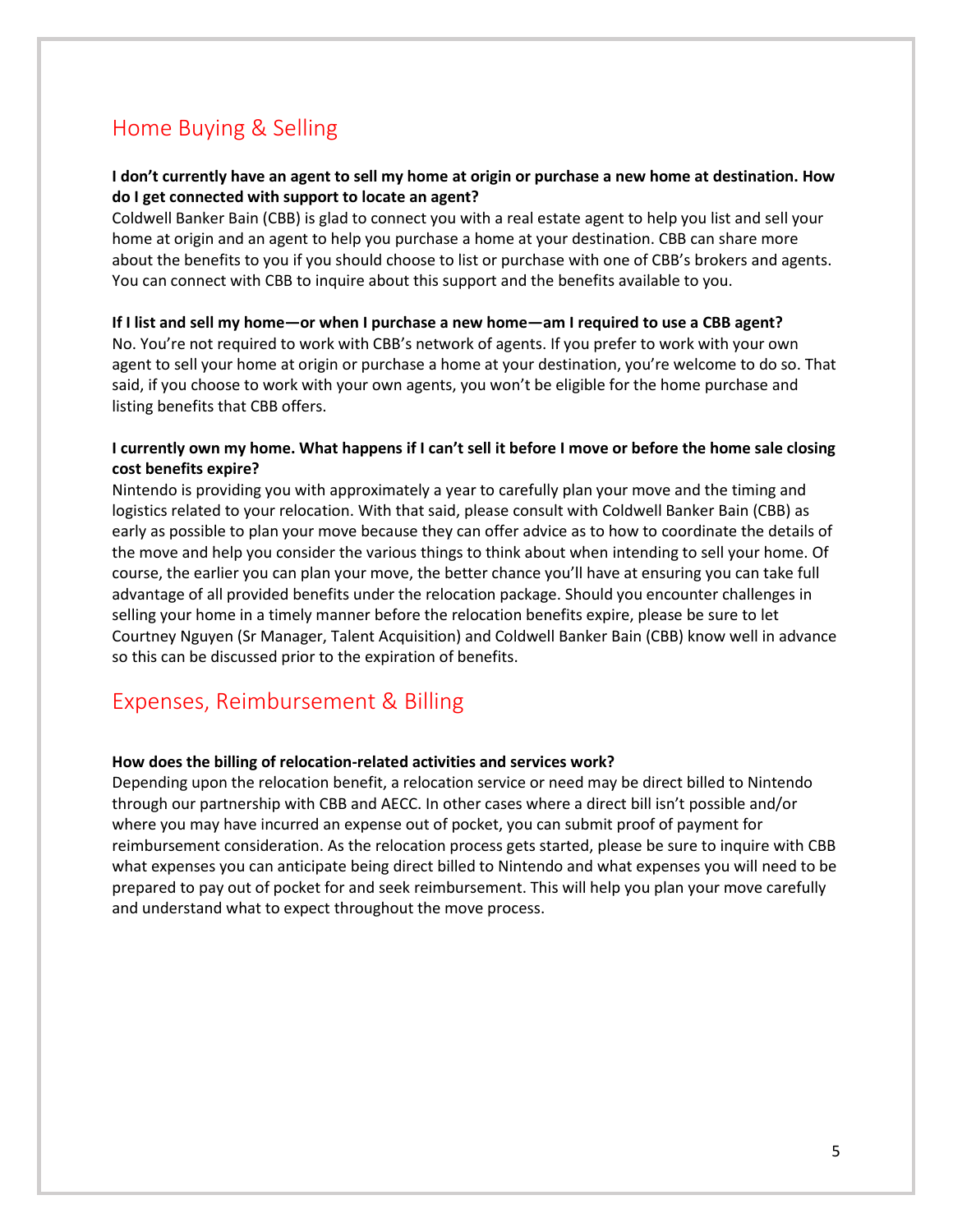# Tax Implications

## **How does the taxation of relocation benefits work?**

Almost all relocation benefits are considered taxable to an employee by the IRS. Nintendo grosses up taxation payments and benefits, as well as performs a year-end 'true-up' for tax purposes, in order to limit your personal tax liability in the year(s) in which you have relocation-related activities and expenses. A gross-up is an additional amount of money added to a payment to cover the income taxes the recipient will owe on the payment.

As part of your relocation package, you will also have access to an Expense Tracking & Tax Assistance benefit, which provides a defined monetary amount to put towards any tax preparation service of your choosing. Note: Nintendo does not prepare or file your personal taxes for you, but instead gives you money under the relocation package to put towards your own personal tax preparation service for this purpose.

# Contact Info

| <b>External Contacts</b>                                                                                                                                                                                                                                             |                                                                                                                                                                                                                                                    | <b>Internal Nintendo Contact</b>                                                                                                                                                                                                                                                                                                          |
|----------------------------------------------------------------------------------------------------------------------------------------------------------------------------------------------------------------------------------------------------------------------|----------------------------------------------------------------------------------------------------------------------------------------------------------------------------------------------------------------------------------------------------|-------------------------------------------------------------------------------------------------------------------------------------------------------------------------------------------------------------------------------------------------------------------------------------------------------------------------------------------|
| <b>Coldwell Banker Bain</b><br>(CBB)                                                                                                                                                                                                                                 | <b>American Escrow &amp; Closing Company</b><br>(AECC)                                                                                                                                                                                             | <b>Nintendo HR Point of Contact</b>                                                                                                                                                                                                                                                                                                       |
| Christy Jannison<br>Sr. Relocation Account Manager<br>christyjannison@cbbain.com<br>(425) 467-1562                                                                                                                                                                   | Noelle Herbert<br><b>Relocation Expense Tracking</b><br>nherbert@aeccmobility.com                                                                                                                                                                  | You are assigned a specific point of contact<br>within HR to address questions or concerns<br>related to your relocation offer.                                                                                                                                                                                                           |
| CBB manages the relocation program and<br>experience from a vendor perspective,<br>performs the initial intake, serves as the<br>primary point of contact for you during the<br>move process, and can answer your relocation-<br>related questions during your move. | AECC supports the financial pieces of your<br>relocation, which include reviewing receipts<br>submitted for reimbursement, paying on<br>direct bill expenses or reimbursable expenses<br>to you, and assisting with tracking/expense<br>reporting. | This point of contact is unique to you and can<br>provide support and field general questions<br>related to your offer of relocation, as well as<br>connect you to the appropriate resources<br>should there be a need. This should be your<br>first point of contact, especially prior to<br>officially accepting your relocation offer. |

## **Who are my contacts for relocation questions and what are their roles in my relocation?**

# Washington State Long-Term Care

### **Why do I have to deal with the long-term care insurance right now?**

Washington state is allowing individuals to opt-out of the mandatory state tax, but coverage must be inforce no later than October 31, 2021. Trustmark, the vendor Nintendo is working with, wants employees to be able to file with the state for exemption letters as soon as possible once the state site is available, which is estimated to be October 1, 2021.

### **Why can't I purchase coverage next year or after I move?**

Washington state is only allowing a one-time opportunity to opt-out of the mandatory state tax and coverage must be in-force no later than October 31, 2021.